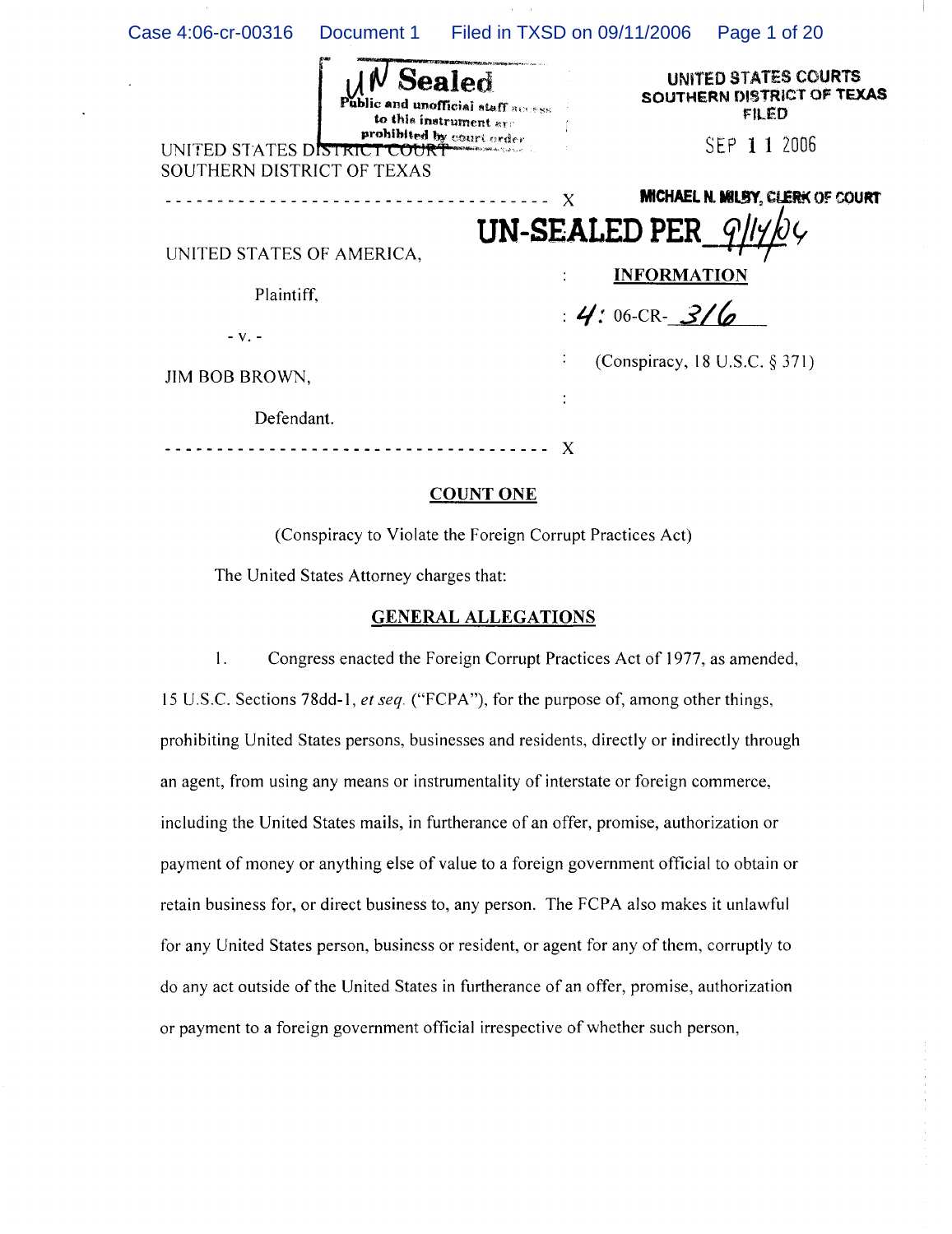busirtess, resident or agent makes use of the mails or any means or instrumentality of interstate commerce in furtherance of such offer, promise, authorization or payment.

2. This Information charges defendant JIM BOB BROWN ("BROWN"), a United States citizen and former officer and employee of certain subsidiaries of Willbros Group, Inc. ("WGI"), with one count of conspiracy to violate the FCPA in connection with his conduct, and that of his co-conspirators, in Nigeria, Ecuador and elsewhere in the 1990s through March 2005.

### **BACKGROUND**

## The Relevant Countries and Foreign Governmental Entities

3. The Federal Republic of Nigeria ("Nigeria") is Africa's most populous country and borders on Cameroon, Chad, Niger, Benin and the Gulf of Guinea. Nigeria has substantial deposits of oil and gas within its territory, both on land and offshore in the Niger Delta region, which generate the overwhelming majority of Nigeria's foreign exchange earnings, a majority of its budget revenue and a significant percentage of the country's Gross Domestic Product.

a. The Nigerian National Petroleum Corporation ("NNPC"), formed in 1977 through a merger with the Ministry of Petroleum Resources, is a governmentowned company charged with the development of Nigeria's oil and gas wealth and regulation of the country's oil and gas industry, and is the majority shareholder in certain joint ventures with various multinational oil companies. National Petroleum Investment Management Services ("NAPIMS") is a subsidiary of NNPC that, among other things, oversees Nigeria's investments in the joint ventures and other development projects. The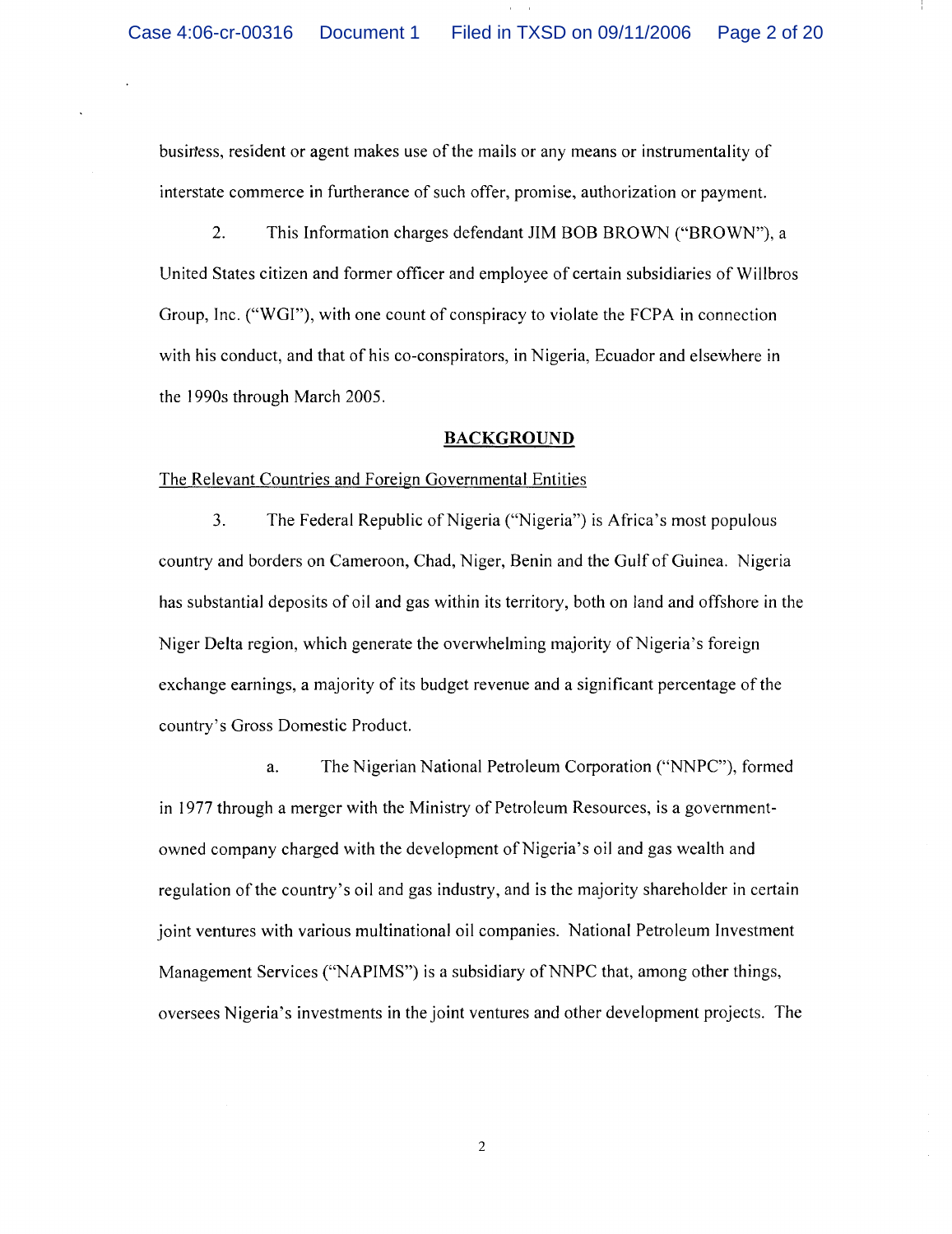NNPC and NAPIMS are entities and instrumentalities of the Government of Nigeria, under 15 U.S.C. Sections 78dd-1(f)(1)(A) and 78dd-2(h)(2)(A).

b. In Nigeria, WGI and certain of its subsidiaries are subject to taxation by various federal and state revenue authorities. These authorities are departments, agencies and instrumentalities of the Government of Nigeria, under 15 U.S.C. Sections 78dd-1(f)(1)(A) and 78dd-2(h)(2)(A).

c. WGI and certain of its subsidiaries also prosecute and defend various legal actions in the Nigerian federal and state courts. These judicial entities are departments, agencies and instrumentalities of the Government of Nigeria, under 15 U.S.C. Sections 78dd-1(f)(1)(A) and 78dd-2(h)(2)(A).

4. The Republic of Ecuador ("Ecuador") is located in South America and borders on Colombia, Peru and the Pacific Ocean. Ecuador has substantial petroleum resources which account for a significant percentage of the country's export earnings and its central government budget revenues. PetroEcuador is Ecuador's government-owned oil and gas company, and PetroComercial is a subsidiary engaged in the transportation and commercialization of refined gas products. As such, PetroEcuador and PetroComercial are entities and instrumentalities of the Government of Ecuador, within the meaning of the FCPA.

# Willbros Group, Inc. and Certain of its Operations in Nigeria and Ecuador

5. At all times relevant to this Information, WGI was a corporation organized under the laws of Panama in 1975 (WGI's predecessor companies date back to 1908), and having its principal place of business in Tulsa, Oklahoma (until 2000) and Houston, Texas (2000 to the present). WGI provides construction, engineering and other services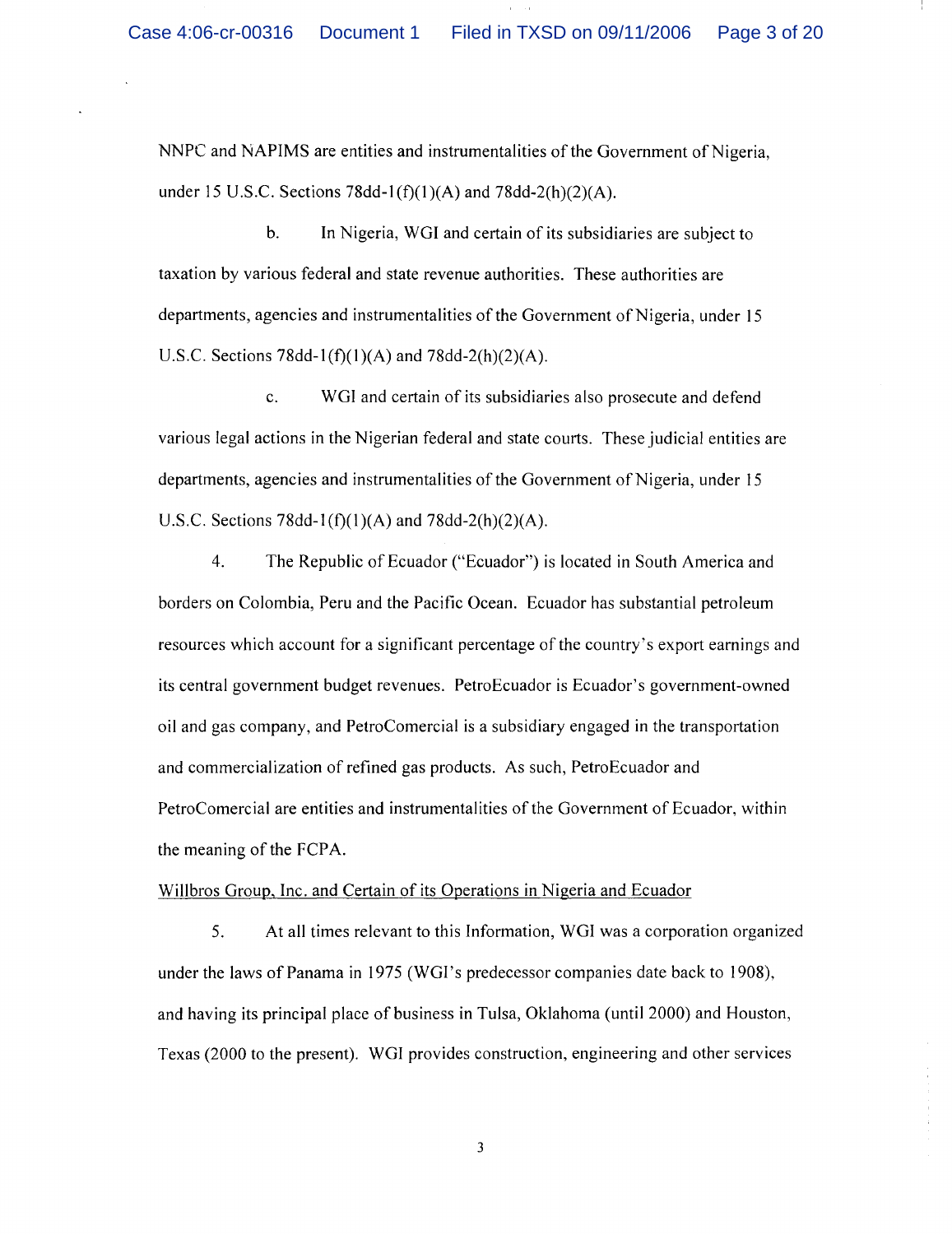in the oil and gas industry, and conducts international operations through a wholly-owned subsidiary, Willbros International Inc. ("WII"), a Panamanian corporation which also maintained its principal place of business in Tulsa, Oklahoma and, beginning in 2000, Houston, Texas. WGI, a public company since 1996 whose shares trade on the New York Stock Exchange under the symbol "WG", is an "issuer" as that term is used in the FCPA (15 U.S.c. Section 78dd-1(a)). In addition, because the principal places of business of WGI and Wll are in the United States (in Houston, Texas), WGI and Wll are "domestic concerns" under the FCPA (15 U.S.C. Section 78dd-2(h)(1)(B)).

6. WGI has conducted business in Nigeria for over forty years. Three subsidiaries which conducted Nigerian business for WGI are Willbros West Africa, Inc. ("WW A"), Willbros Nigeria Ltd. ("WNL") and Willbros Offshore Nigeria Ltd. ("WONL"). This Information refers to these three subsidiaries as the "Willbros Nigerian Subsidiaries". Shell Petroleum Development Co. of Nigeria, Ltd. ("SPDC") was the operator of a joint venture among NNPC (55%), SPDC (30%), TOTAL (10%) and Agip Oil (5%) (the "Joint Venture"). Because NNPC held majority ownership of, and exercised effective control over, the Joint Venture, the Joint Venture was an instrumentality of the Government of Nigeria under the FCPA. As the operator of the Joint Venture, SPDC acted in an official capacity for and on behalf of an instrumentality of the Government of Nigeria. The Willbros Nigerian Subsidiaries performed work on certain Joint Venture and other Nigerian oil and gas projects from the 1990s through 2004. Among the many projects in which one or more of the Willbros Nigerian Subsidiaries participated was the Eastern Gas Gathering System ("EGGS") project, a natural gas pipeline system designed to relieve existing pipeline capacity constraints. On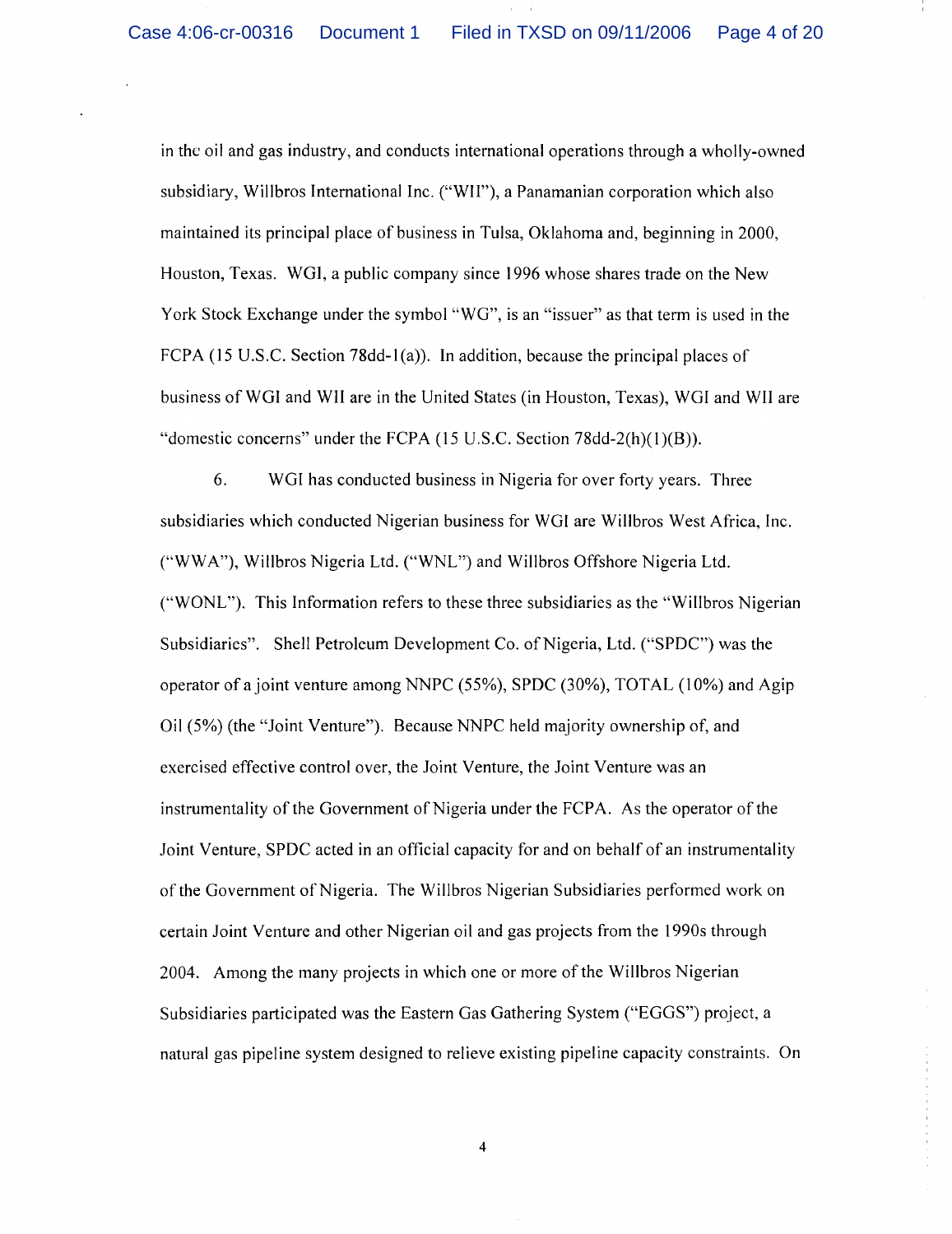certarn Nigerian projects, including EGGS, one or more of the Willbros Nigerian Subsidiaries partnered with German Construction Company B ("GCCB"), a subsidiary or affiliate of a multinational construction services company based in Mannheim, Germany.

7. WGI has conducted business in South America since 1939. **In** Ecuador, WGI conducted business through a subsidiary known as Willbros Servicios Obras y Sistemas S.A. ("WSOS"). In or around 2004, WGI, through WSOS, undertook an Ecuadorian project known as Proyecto Santo Domingo, which involved the rehabilitation of a pipeline running from Santo Domingo to El Beaterio, and pursued another pipeline project known as Proyecto Oyamboro.

## The Defendant and Some of His Co-Conspirators

8. At all times relevant to this Information, defendant JIM BOB BROWN was a citizen of the United States and, as such, was a "domestic concern" and a "United States person" as those terms are defined in 15 U.S.C. Sections  $78\text{dd}-2(h)(1)(A)$  and 78dd-2(i)(2). Additionally, BROWN was employed by WII from at least 1990 through April 2005, when he was terminated for cause, and thus was an employee of a domestic concern pursuant to 15 U.S.C. Section 78dd-2(a). For the majority of his career with WII, BROWN worked on international projects in Nigeria and South America. Specifically, BROWN worked in Nigeria as a Cost Engineer (1990 – 1992), Administrative Manager (1992 – 1997) and Division Manager (1997 – August 2000). In August 2000, he was transferred to Venezuela as Managing Director of Constructor CAMSA, c.A., a WII subsidiary, where he worked until he was transferred back to Nigeria as Managing Director effective November 2004.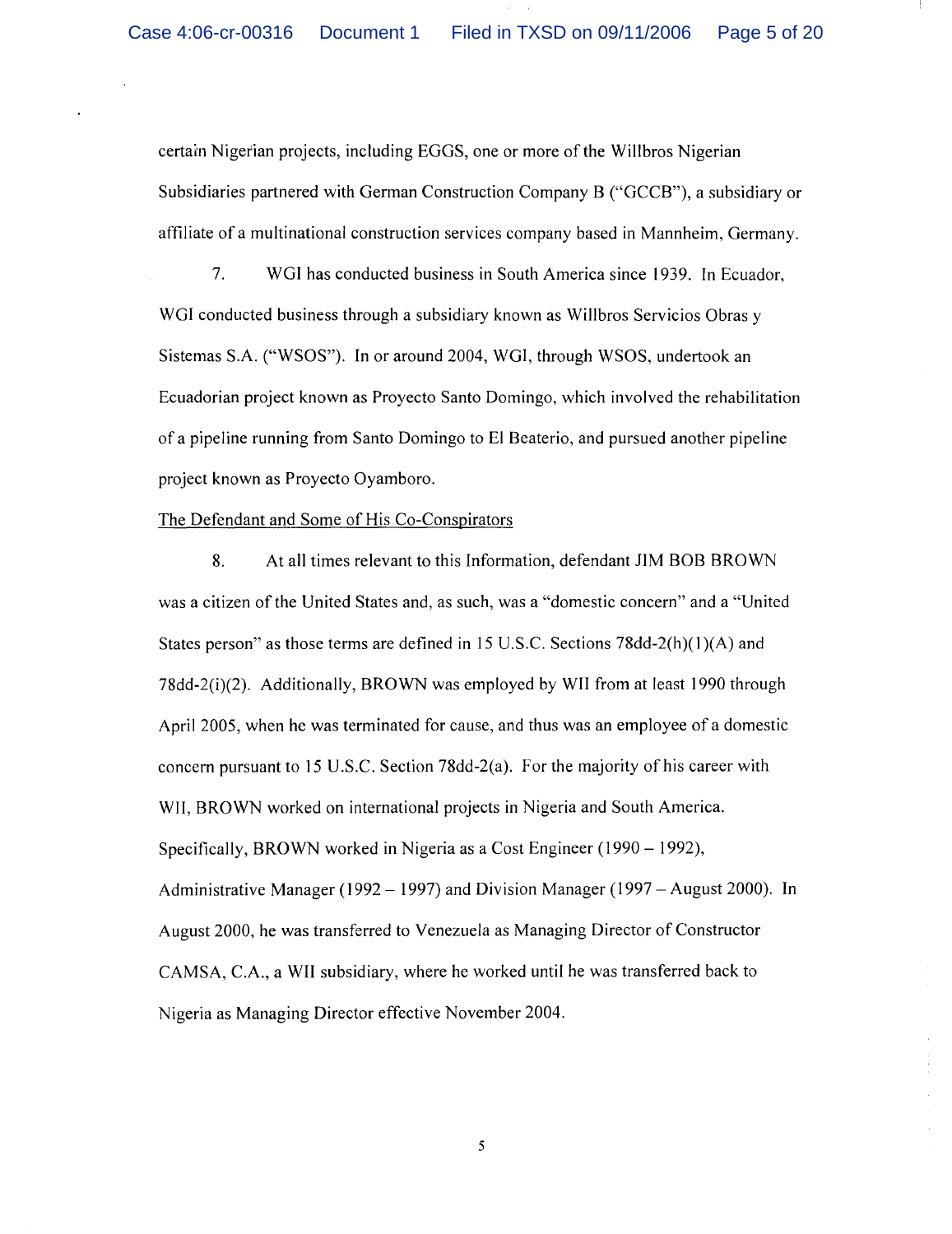$\bar{z}$ 9. At all times relevant to this Information, an unnamed co-conspirator, hereafter referred to as DOE 1, was a United States citizen and employee of WII from the 1980's through March 2002 and, from April 2002 until his resignation in January 2005, an employee of another WGI subsidiary known as Willbros USA, Inc. ("WUSA"), which conducts construction, engineering and facilities development operations in the United States and Canada. WUSA's principal place of business was in Tulsa, Oklahoma and, beginning in 2000, Houston, Texas.

10. In 1995, DOE I became Managing Director of WNL. In 2002 and 2003, WGI promoted him to senior executive positions within WIland WUSA. WGI listed DOE 1 as one of WGI's executive officers and key personnel in its annual filings with the Securities and Exchange Commission on Form 10-K for the fiscal years 1996 - 2003. As an executive officer and a key person of WGI, DOE I was an "officer ... employee [and] agent" of WGI pursuant to 15 U.S.C. Sections 78dd-1(a) and 78dd-1(g)(1). In addition, because DOE 1 is a United States citizen and was an employee and officer of WII and WUSA, DOE 1 was a "United States person," a "domestic concern" and "officer ... employee [and] agent" of a domestic concern under 15 U.S.C. Sections 78dd- $I(g)(2)$ , 78dd-2(h)(1)(A), 78dd-2(i)(2) and 78dd-2(a).

II. At all times relevant to this Information, an unnamed co-conspirator, DOE 2, was a United States citizen and employee of WII. WII employed DOE 2 from in or about 1998 to April 2005, when he resigned. DOE 2 worked during this period, primarily in Nigeria, as a Fabricator (1998-1999), Project Engineer (2000), Project Manager (2001) and General Manager ( $2002 - 2005$ ). Because DOE 2 is a United States citizen and was an employee and agent of WH, DOE 2 was a "United States person," a "domestic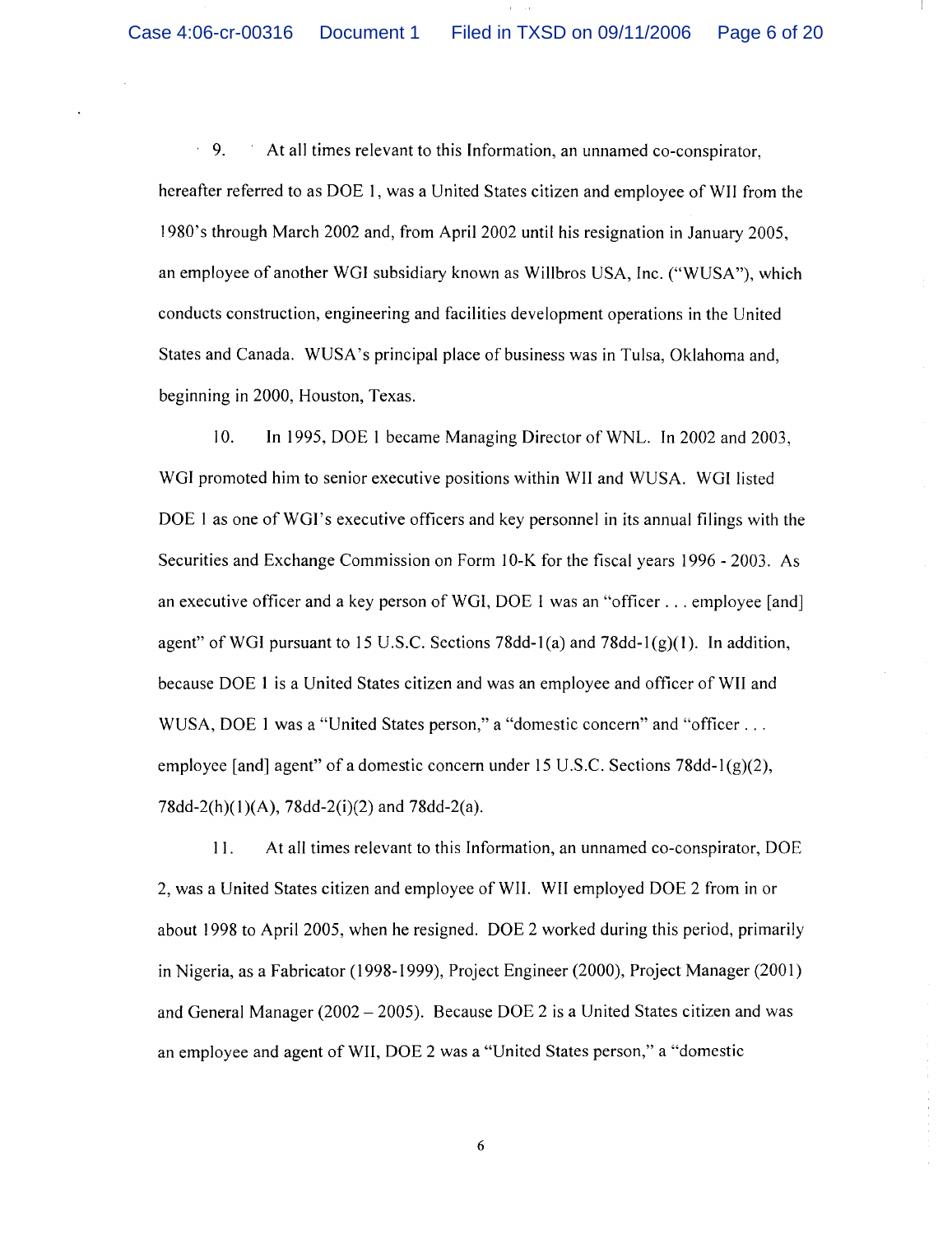concern" and an employee and agent of a domestic concern, under 15 U.S.c. Sections 78dd-2(i)(2), 78dd-2(h)(1)(A) and 78dd-2(a).

12. At all times relevant to this Information, an unnamed co-conspirator, DOE 3, was a citizen of the United States and employee ofWII. WII employed DOE 3 from the late 1980's to April 2005, when he was terminated for cause. From at least 1995 to the date of his termination, DOE 3 served as Field Office Manager, Administrator and Administrative Manager for WII in Nigeria where, among other duties, he administered payroll and was entrusted with custodianship of a petty cash account. Because DOE 3 is a United States citizen and was an employee and agent ofWII, DOE 3 was a "United States person," a "domestic concern" and an employee and agent of a domestic concern, under 15 U.S.c. Sections 78dd-2(i)(2), 78dd-2(h)(1)(A) and 78dd-2(a).

13. At all times relevant to this Information, an unnamed co-conspirator, known hereafter as CANADIAN NATIONAL 1 ("CN 1"), was a Canadian national who was employed by WII and worked in Nigeria from 1993 to 1995 and from at least 1998 through May 2005, when he was terminated for cause. CN 1 worked as Administrator and General Manager, and was entrusted with, among other things, custodianship of a petty cash account. Because CN 1 was an employee and agent of WII, he was an employee and agent of a domestic concern within the meaning of 15 U.S.c. Sections 78dd-2(a) and 78dd-2(h)(1)(B).

14. At all times relevant to this Information, the intended recipients of the corrupt payments were officials of the Governments of Nigeria and Ecuador, instrumentalities thereof and those acting in an official capacity for and on their behalf (specifically, as to Nigeria, officials of NNPC, NAPIMS, SPDC and revenue and court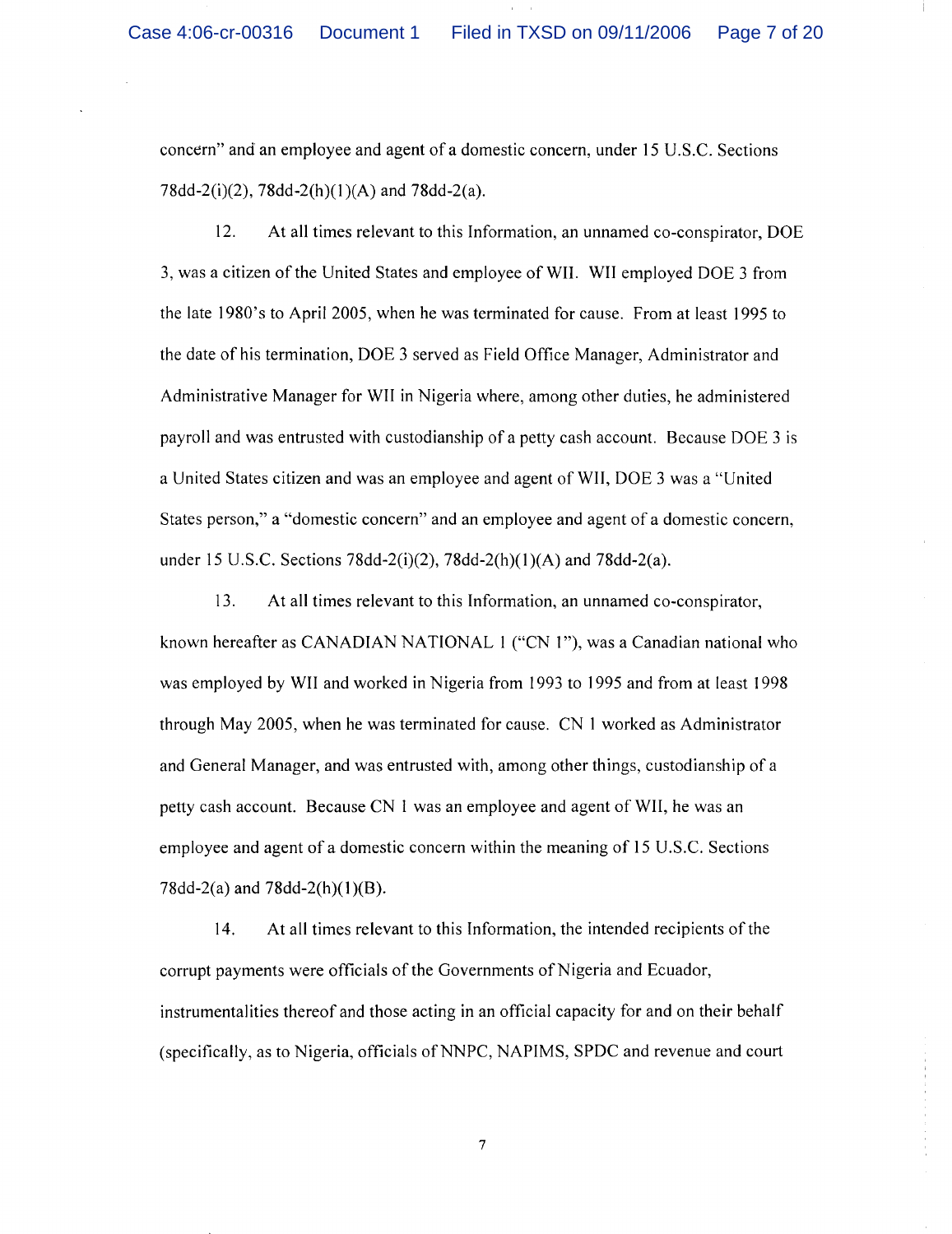officials, and as to Ecuador, officials of PetroEcuador, the national oil company, and its subsidiary, PetroComercial). Each of the government officials was a "foreign official" as that term is defined and used in the FCPA (15 U.S.c. Sections 78dd-l(f)(I)(A), 78dd- $2(h)(2)(A)$ ). This Information sometimes refers to the Nigerian government officials collectively as the "Nigerian officials" and to the Ecuadorian government officials as the "Ecuadorian officials".

## **STATUTORY ALLEGATIONS**

15. From in or about 1996 up to and including in or about March 2005, in the Southern District of Texas and elsewhere, JIM BOB BROWN, the defendant, and others known and unknown, unlawfully, willfully and knowingly did combine, conspire, confederate and agree together and with each other to commit an offense against the United States, to wit, to violate the FCPA, as amended, 15 U .S.c. Sections 78dd-\, *et seq.* 

## Object No. 1: Corrupt Payments to Government Officials of NNPC, NAPIMS and SPDC

16. It was a part and object of the conspiracy that JIM BOB BROWN, the defendant, being a United States citizen, a domestic concern and an employee of a domestic concern, and others known and unknown, unlawfully, willfully and knowingly, would and did use and cause the use of the mails and of other means and instrumentalities of interstate and foreign commerce, corruptly in furtherance of an offer, payment, promise to pay, and authorization of the payment of money and other things of value to Nigerian government officials, to wit, officials of NNPC, NAPIMS and SPDC, each of whom was a foreign official, within the meaning of the FCPA, and to other persons, while knowing that all and a portion of such money and such things of value would be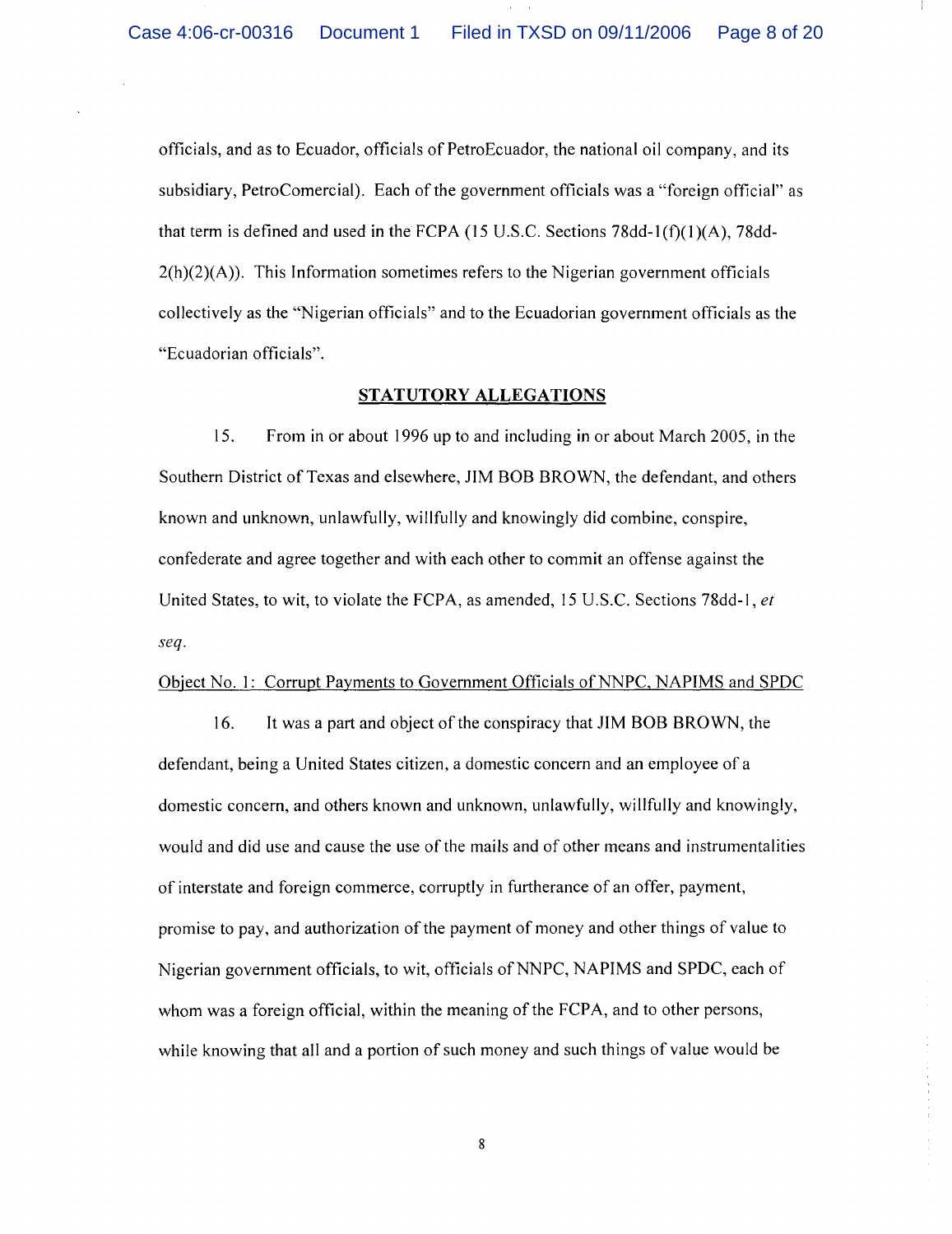offered, given and promised, directly and indirectly, to said foreign officials for the purposes of (a) influencing acts and decisions of such foreign officials in their official capacities; (b) inducing such foreign officials to do and omit to do acts in violation of the lawful duty of such officials; (c) securing an improper advantage; and (d) inducing such foreign officials to use their influence with a foreign government and instrumentalities thereof to affect and influence acts and decisions of such government and instrumentality.

17. It was a part and object of the conspiracy that JIM BOB BROWN, the defendant, and others known and unknown, unlawfully, willfully and knowingly, would and did corruptly commit acts outside of the United States in furtherance of an offer, payment, promise to pay, and authorization of the payment of money and other things of value to Nigerian officials for the purposes set forth in the paragraph immediately above.

18. JIM BOB BROWN, the defendant, and others known and unknown, did the foregoing in order to assist WGI, WII and the Willbros Nigerian Subsidiaries, and any of them, in obtaining and retaining business, and directing business to themselves, in connection with gas pipeline and other projects in Nigeria, in violation of 15 U.S.c. Sections 78dd-2(a) and 78dd-2(i).

#### Object No.2: Corrupt Payments to Nigerian Revenue and Court Officials

19. It was a part and object of the conspiracy that JIM BOB BROWN, the defendant, being a United States citizen, a domestic concern and an employee of a domestic concern, and others known and unknown, unlawfully, willfully and knowingly, would and did use and cause the use of the mails and of other means and instrumentalities of interstate and foreign commerce, corruptly in furtherance of an offer, payment, promise to pay, and authorization of the payment of money and other things of value to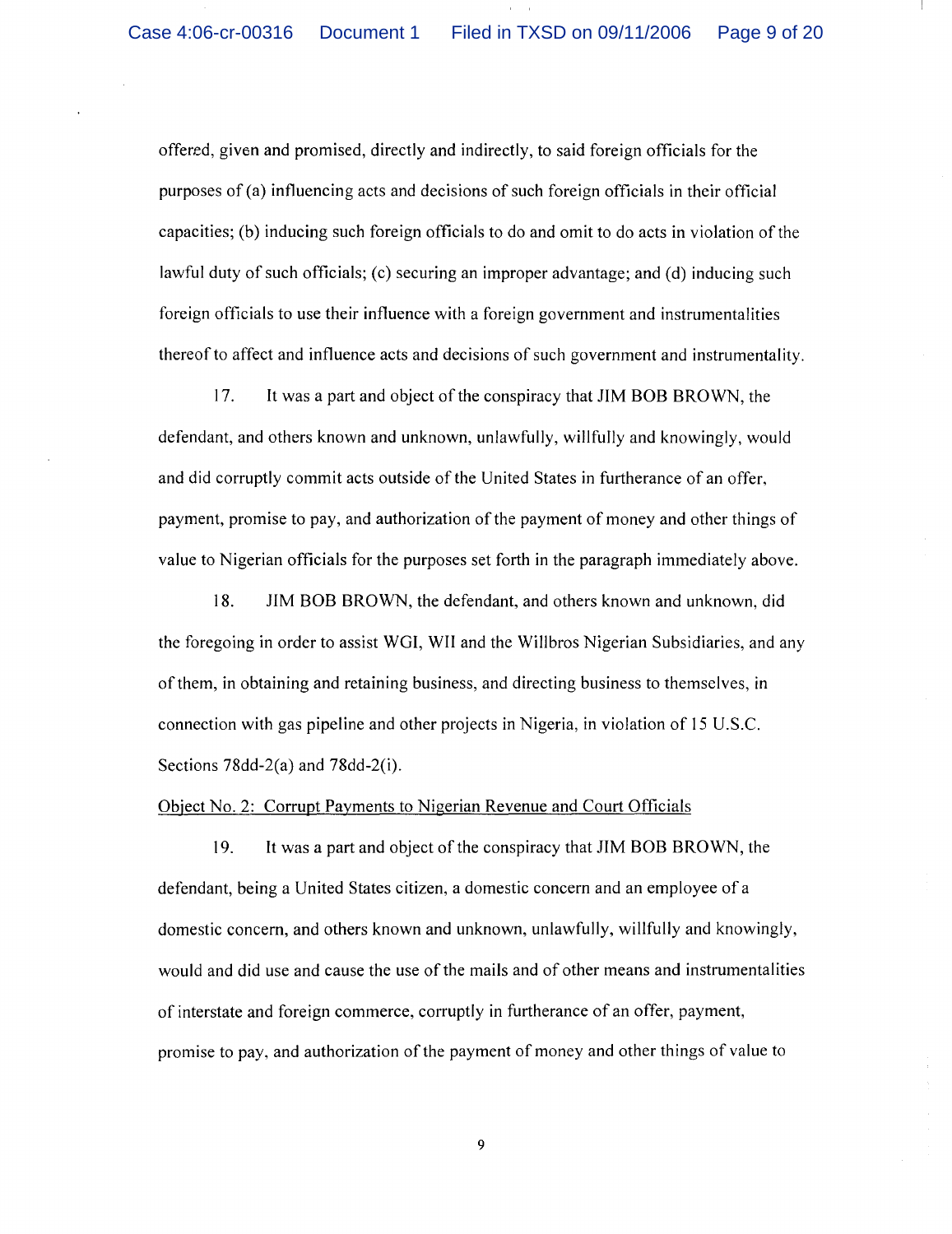Nigerian officials, to wit, Nigerian revenue and court officials, each of whom was a foreign official, within the meaning of the FCPA, and to other persons, while knowing that all or a portion of such money and such things of value would be offered, given and promised, directly and indirectly, to said foreign officials for the purposes of (a) influencing acts and decisions of such foreign officials in their official capacities; (b) inducing such foreign officials to do and omit to do acts in violation of the lawful duty of such officials; (c) securing an improper advantage; and (d) inducing such foreign officials to use their influence with a foreign government and instrumentalities thereof to affect and influence acts and decisions of such government and instrumentality.

20. It was a part and object of the conspiracy that JIM BOB BROWN, the defendant, and others known and unknown, unlawfully, willfully and knowingly, would and did corruptly commit acts outside of the United States in furtherance of an offer, payment, promise to pay, and authorization of the payment of money and other things of value to Nigerian officials for the purposes set forth in the paragraph immediately above.

21. JIM BOB BROWN, the defendant, and others known and unknown, did the foregoing in order to assist WGI, WII and the Willbros Nigerian Subsidiaries, and any of them, in obtaining and retaining business, and directing business to themselves, in connection with gas pipeline and other projects in Nigeria, in violation of 15 U.S.c. Sections 78dd-2(a) and 78dd-2(i).

## Object No.3: Corrupt Payments to Government Officials of Ecuador

22. It was a part and object of the conspiracy that JIM BOB BROWN, the defendant, and others known and unknown, unlawfully, willfully and knowingly, would and did use and cause the use of the mails and of other means and instrumentalities of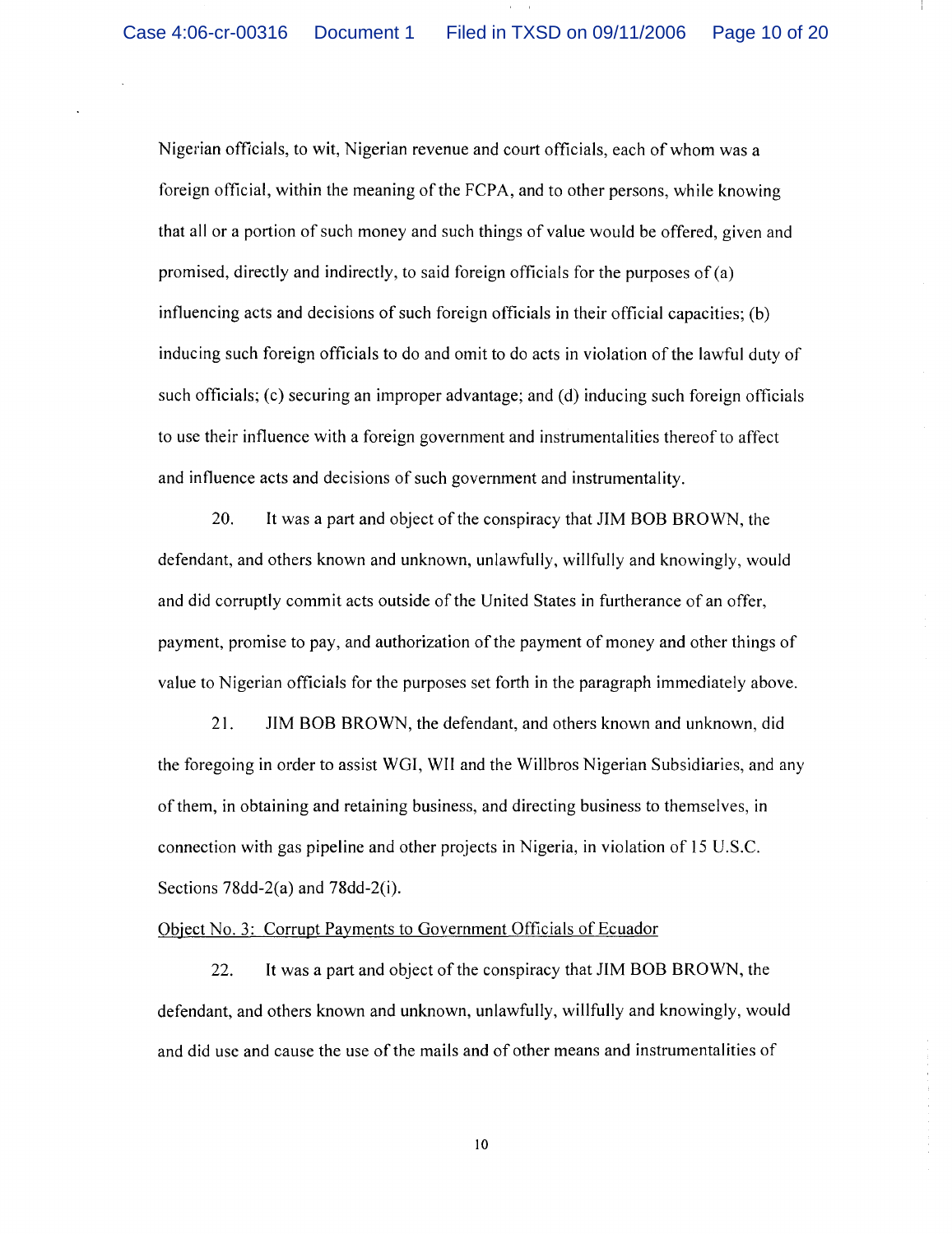interstate and foreign commerce, corruptly in furtherance of an offer, payment, promise to pay, and authorization of the payment of money and other things of value to Ecuadorian officials, to wit, officials of PetroEcuador and PetroComercial, each of whom was a foreign official, as that term is used in the FCPA, and to other persons, while knowing that all or a portion of such money and such things of value would be offered, given and promised, directly and indirectly, to said foreign officials, for the purposes of (a) influencing acts and decisions of such foreign officials in their official capacities; (b) inducing such foreign officials to do and omit to do acts in violation of the lawful duty of such officials; (c) securing an improper advantage; and (d) inducing such foreign officials to use their influence with a foreign government and instrumentalities thereof to affect and influence acts and decisions of such government and instrumentality.

23. It was a part and object of the conspiracy that JIM BOB BROWN, the defendant, and others known and unknown, unlawfully, willfully and knowingly, would and did corruptly commit acts outside of the United States in furtherance of an offer, payment, promise to pay, and authorization of the payment of money and other things of value to Ecuadorian officials for the purposes set forth in the paragraph immediately above.

24. JIM BOB BROWN, the defendant, and others known and unknown, did the foregoing in order to assist WGI, WII and WSOS, and any of them, in obtaining and retaining business, and directing business to themselves, in connection with gas pipeline and other projects in Ecuador, in violation of 15 u.s.c. Sections 78dd-2(a) and 78dd-2(i).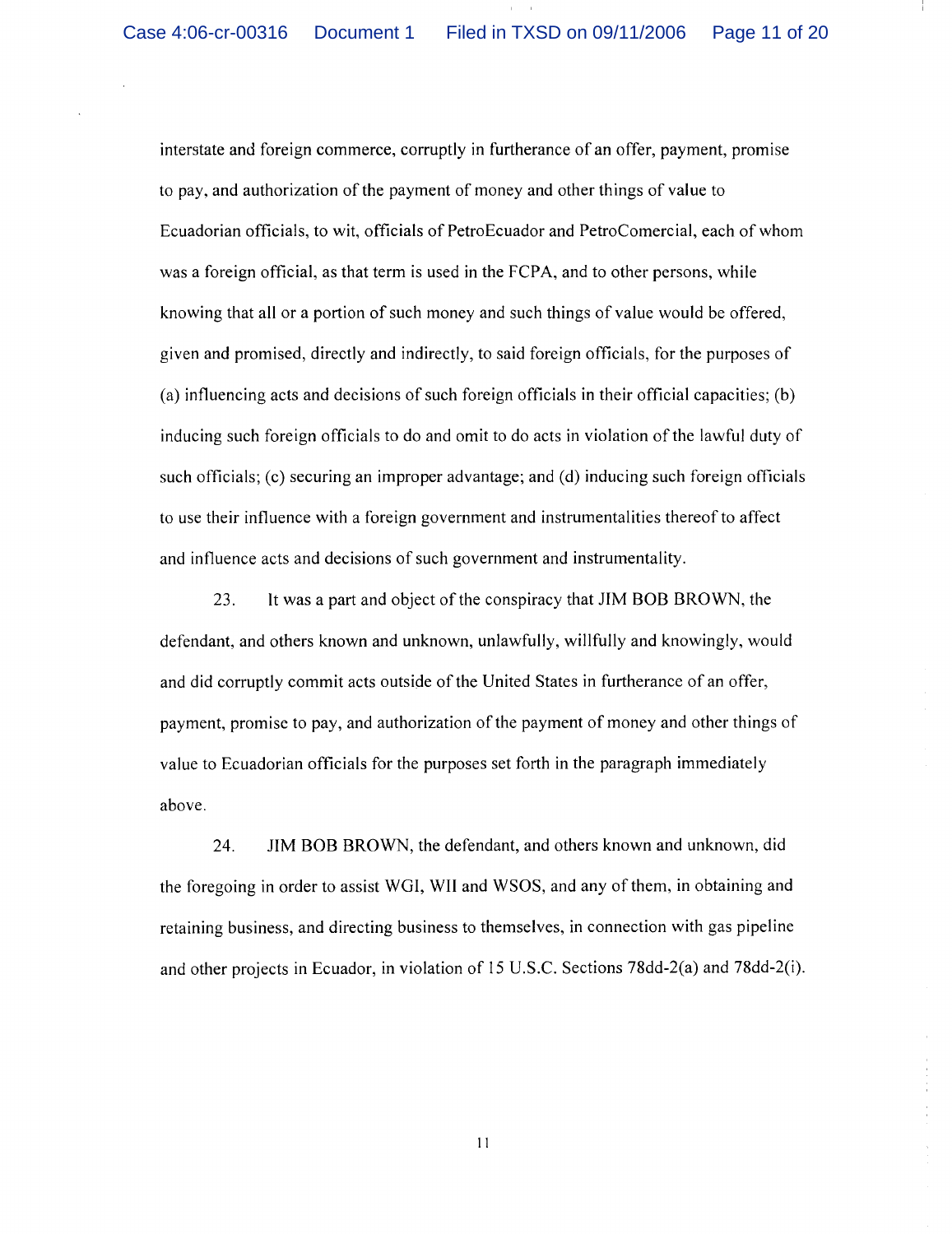#### **MEANS AND METHODS OF THE CONSPIRACY**

25. Among the means and methods by which JIM BOB BROWN, the defendant, and his co-conspirators would and did carry out the conspiracy were the following:

## NIGERlA-NNPC, NAPIMS and SPDC

a. The EGGS project, which was divided into two phases, contemplated the construction of a major natural gas pipeline system through remote, swampy and otherwise difficult terrain. Phase 1 involved engineering, procurement and construction (known as "EPC") of a pipeline from Soku Gas Plant to the Bonny Island Liquified Natural Gas Plant. EGGS Phase 1 included an optional scope of work (known as "EGGS Coating") for the application of a Polyethylene-concrete coating to the EGGS Phase 1 pipeline. EGGS Phase 2 contemplated construction of a pipeline from an area known as the "Gbaran/Ubie node" to Soku.

b. WII subsidiary WWA and GCCB formed a joint venture consortium (the "Consortium") and in December 2003 submitted a commercial proposal to the Joint Venture, through its operator SPDC, for pipeline work on EGGS Phase 1 and, among other optional scopes of work, EGGS Coating and EGGS Phase 2. SPDC, on behalf of the Joint Venture, accepted the proposal and in July 2004, representatives of the Consortium and SPDC and executed a contract. The EGGS Phase 1 contract price for "base scope" was approximately \$216,500,000, the EGGS Coating optional scope price was approximately \$30,000,000 and the EGGS Phase 2 price was approximately \$141,000,000, for a combined total scope of work price of approximately \$387,500,000.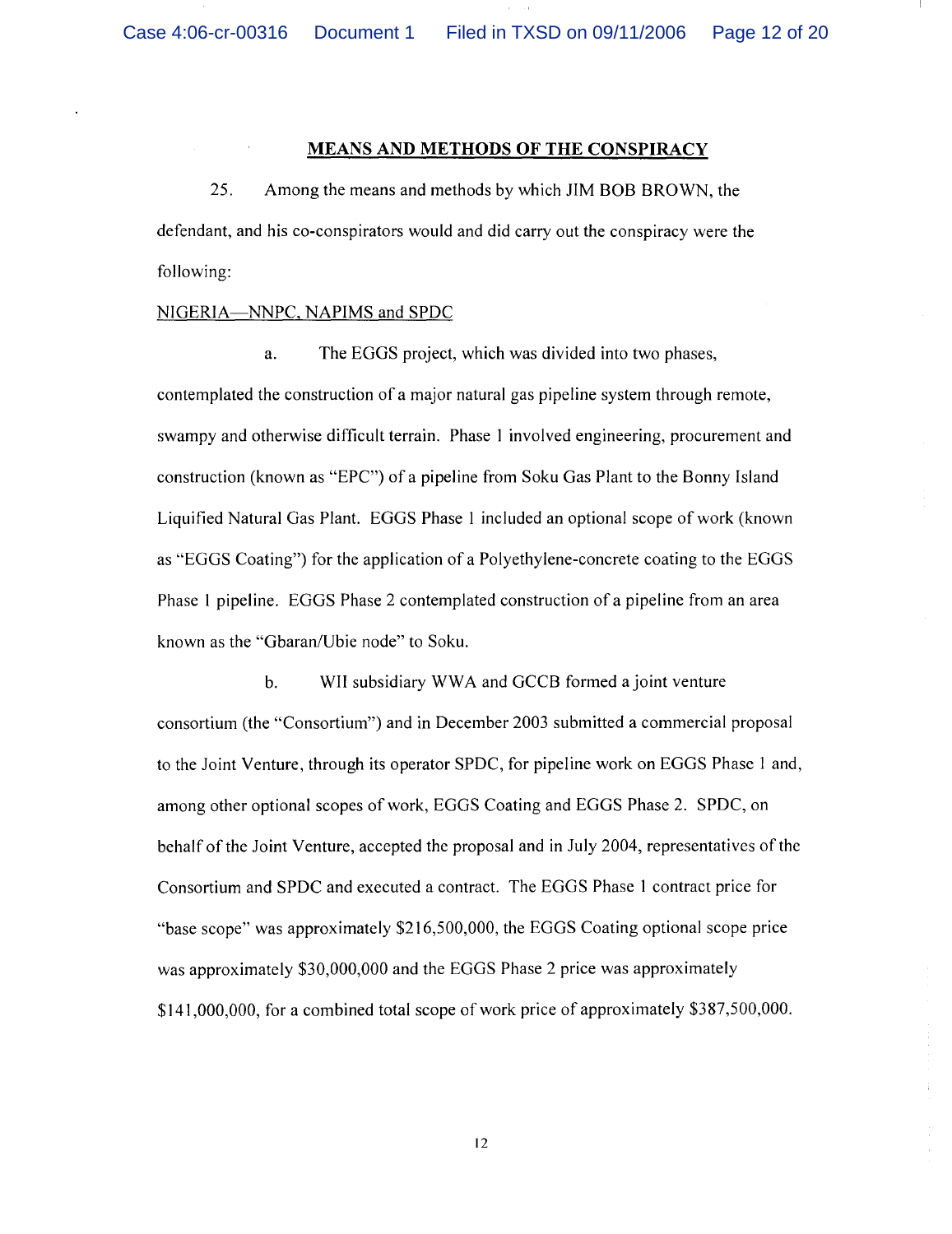$\bar{ }$ c. In or around 2004, DOE I and others known and unknown, including certain employees of WII and GCCB (referred to in this Information as "GCCB Employees") and a United States citizen acting as a purported "consultant" in Nigeria ("Consultant 1"), agreed to make a series of corrupt payments totaling in excess of  $$6$ million to, among others, officials of NNPC, NAPIMS and SPDC in order to obtain or retain business in Nigeria for WGI, WII, the Willbros Nigerian Subsidiaries, GCCB, and any of them, with respect to the EGGS project and other projects. Consultant I, with DOE 1's knowledge and authorization, obtained, and intended to obtain in the future, millions of dollars in funds from WGI by invoicing WGI for performing purported consulting services in Nigeria and used, and intended to use, at least part of those funds to make corrupt payments to Nigerian officials and others. CN I and others known and unknown, with DOE I 's knowledge and authorization, processed and approved those invoices and caused them to be transmitted from Nigeria to WGI's administrative headquarters in the United States. DOE I and others known and unknown referred to these promised corrupt payments to Nigerian officials as "commitments." By late 2004, DOE I and his co-conspirators had paid some, but not all, of the commitments to the Nigerian officials.

d. In January 2005, WGI announced DOE I 's resignation from WGI and the commencement of an internal investigation into allegations of tax improprieties relating to a WII Bolivian subsidiary operating under DOE I 's management. WGI also ceased paying Consultant I and another purported consultant operating primarily in Bolivia. In Nigeria, BROWN and other WII employees learned of demands for continued payment of the outstanding commitments. BROWN, DOE 2 and other WII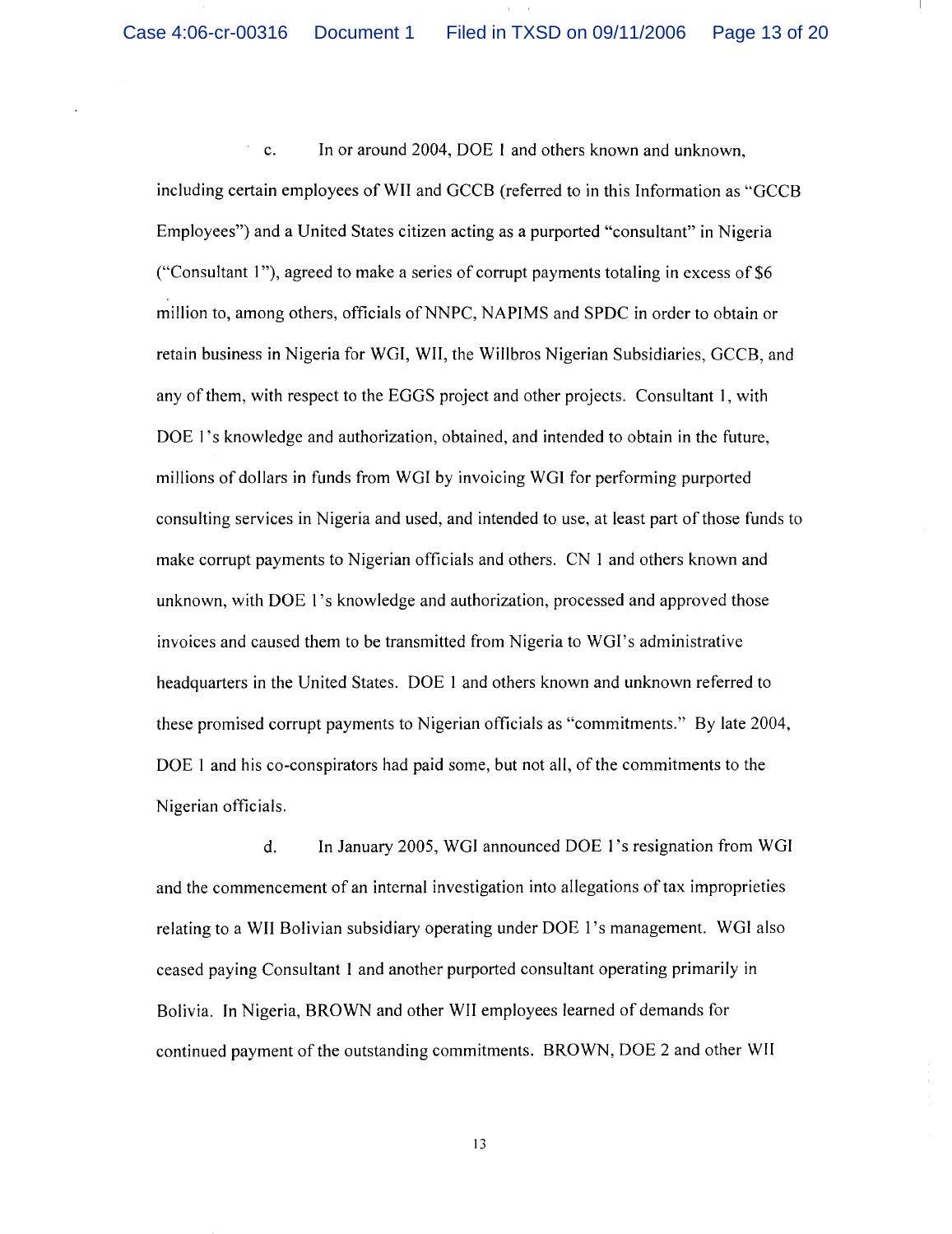employees became concerned that failure to continue paying the commitments would result in interference with WIl's business operations and potential loss of the EGGS Phase 2 contract, valued at approximately \$141,000,000.

e. In or around January and February 2005, BROWN, DOE 2, a Nigerian national ("NN 1") and GCCB Employees 1, 2, 3, 4 and 5 agreed that BROWN and DOE 2 would raise approximately \$1.5 million in cash in Nigeria in order to pay some of the outstanding commitments that DOE 1 and others known and unknown had previously made on behalf of WGI, WII, the Willbros Nigerian Subsidiaries and GCCB respecting the EGGS project and other projects. BROWN, DOE 2 and others known and unknown determined that \$1.5 million cash was unavailable to them through WGI or the Willbros Nigerian Subsidiaries, in part because of the increased scrutiny caused by WGI's ongoing internal investigation, and thus resorted to outside sources for the funds.

f. On or about February 19, 2005, GCCB Employee 2 arrived at BROWN's office in Lagos, Nigeria, with a written loan agreement for \$1 million and a suitcase containing \$1 million cash, the latter to pay part of the outstanding commitments. On its face, the loan agreement provided for GCCB to make a  $$1$  million interest-free loan to WWA and WNL, with repayment on or before December 23,2005. BROWN, on behalf of WWA and WNL, and GCCB Employee 2, on behalf of GCCB, executed the loan agreement and GCCB Employee 2 released the suitcase full of cash to BROWN.

g. On or about February 21, 2005, BROWN, on behalf of WW A, then purported to "loan" to NN 1, pursuant to another written agreement, the \$1 million cash, with the intent that NN 1 would deliver the funds to Nigerian officials. According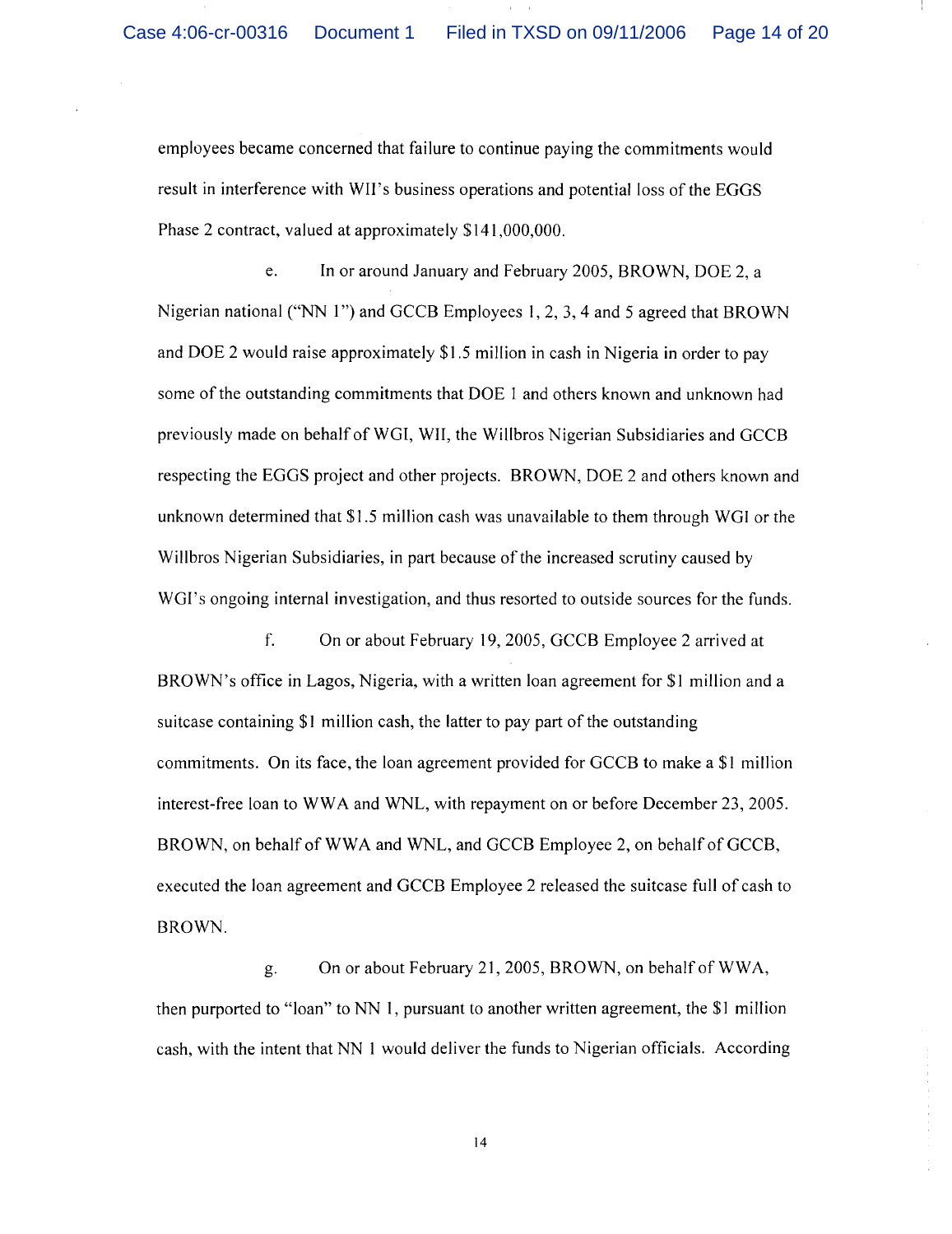to the loan agreement, this loan was repayable by August 31,2005; the agreement did not specify any interest rate to be charged.

h. In or around late February and early March, 2005, DOE 2, on behalf of WNL, borrowed the Nigerian Naira equivalent of approximately \$550,000 cash from another Nigerian national ("NN 2"), through an entity controlled by him, with the intent of using those funds to make the remainder of the payments towards the outstanding commitments to Nigerian officials described above. This loan was repayable in three weeks, with a ten-percent mark-up (i.e., an additional \$55,000).

1. In or around February and March 2005, BROWN and a WlI Nigeria-based employee whose title was "General Manager-Offshore" attempted to cause WW A to enter into an agreement with a new purported consultant (to replace Consultant I) for the purpose of continuing the making of corrupt payments to Nigerian officials for the EGGS project and potentially other projects. Although BROWN and the new consultant executed a contract in late February, the heightened scrutiny applied to such contracts in the wake of WGI's internal investigation caused WGI ultimately to prevent any payments to the new consultant.

## NIGERIA-Revenue and Court Officials

## Background

j. In Nigeria, the Willbros Nigerian Subsidiaries are subject to taxation by various federal and state revenue authorities. The Federal Inland Revenue Service ("FIRS") is the national taxation agency and administers, among other taxes, the Value Added Tax ("VAT"). The VAT is a tax (currently 5%) paid by the consumer on all goods and services purchased (subject to certain exemptions). The federal Minister of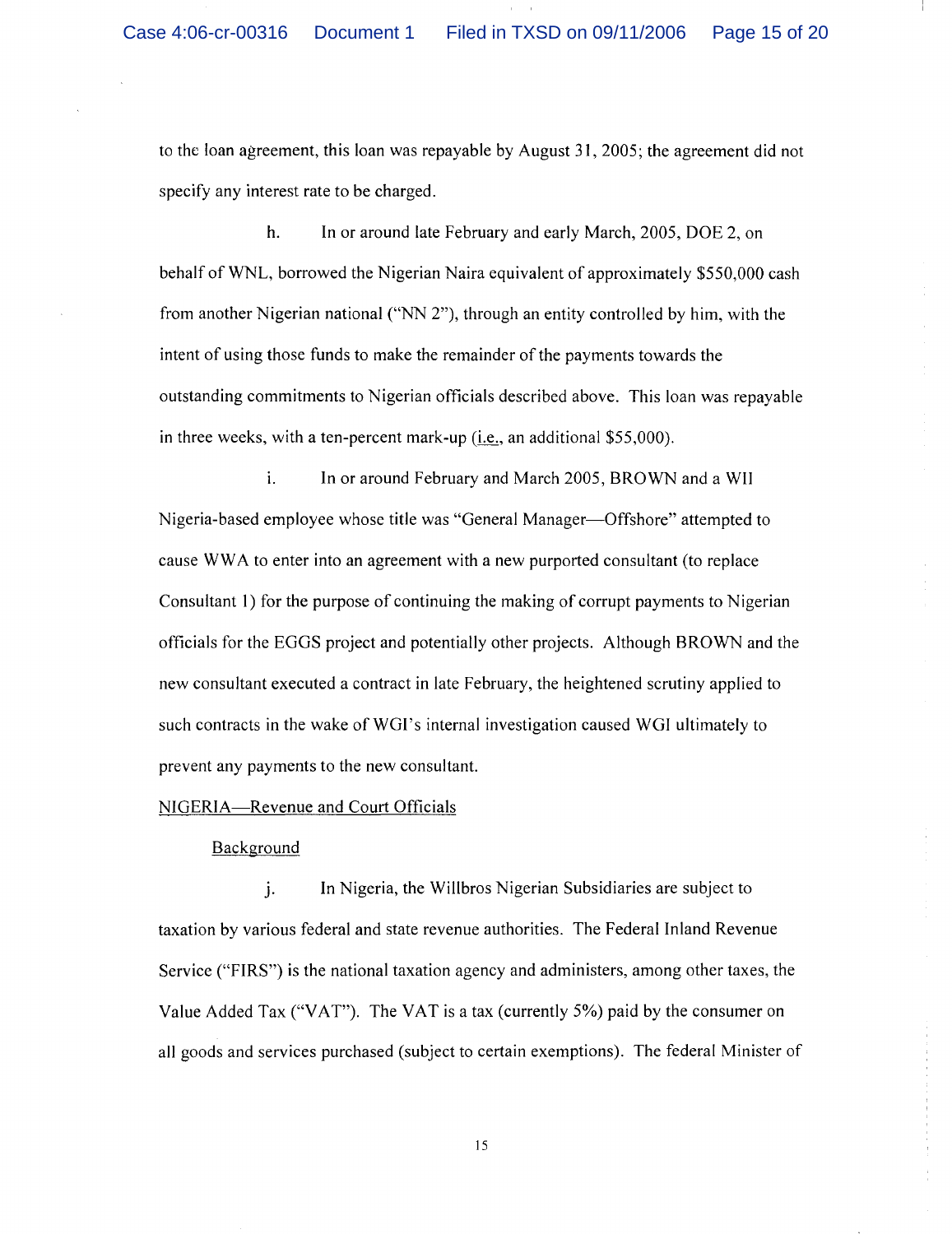Industry administers another form of tax on employers operating in Nigeria, known as the Industrial Training Fund levy ("ITF"). The purpose of the ITF is to promote the training and development of Nigerians in specialized skills in essential sectors of the economy. Employers of at least twenty-five workers must contribute to the ITF 1 % of annual payroll, subject to partial reimbursement if the employer meets certain conditions promoting employee training. WGI's Nigerian operations are also subject to various taxes assessed by one or more of Nigeria's thirty-six states. Among these taxes is the Pay-As-You-Earn tax ("PAYE"), which is based on employee earnings and which companies must deduct from the salaries of their workers.

k. Beginning in at least 1996 and continuing through at least 2004, officers, employees and agents of WGI, WII and the Willbros Nigerian Subsidiaries negotiated for, caused to be negotiated and approved of the negotiation oflower federal and state tax obligations in exchange for corrupt, "under the table" payments to Nigerian revenue officials, including officials responsible for auditing and enforcing the VAT, ITF and PA YE taxes. The tax amounts ultimately assessed by the Nigerian revenue officials were, because of the corrupt payments, lower than the amounts that would otherwise have been assessed, thereby assisting the Willbros Nigeria Subsidiaries, WIl and WGI, and any of them, in obtaining or retaining business and securing an improper advantage.

\. The Willbros Nigeria Subsidiaries also prosecute and defend various legal actions in the Nigerian courts. Consistent with its federal form of government, Nigeria operates a two-tiered judicial system of federal and state courts. Beginning in at least 1996 and continuing through at least 2004, officers, employees and agents of WGI, WII and the Willbros Nigerian Subsidiaries made, caused to be made and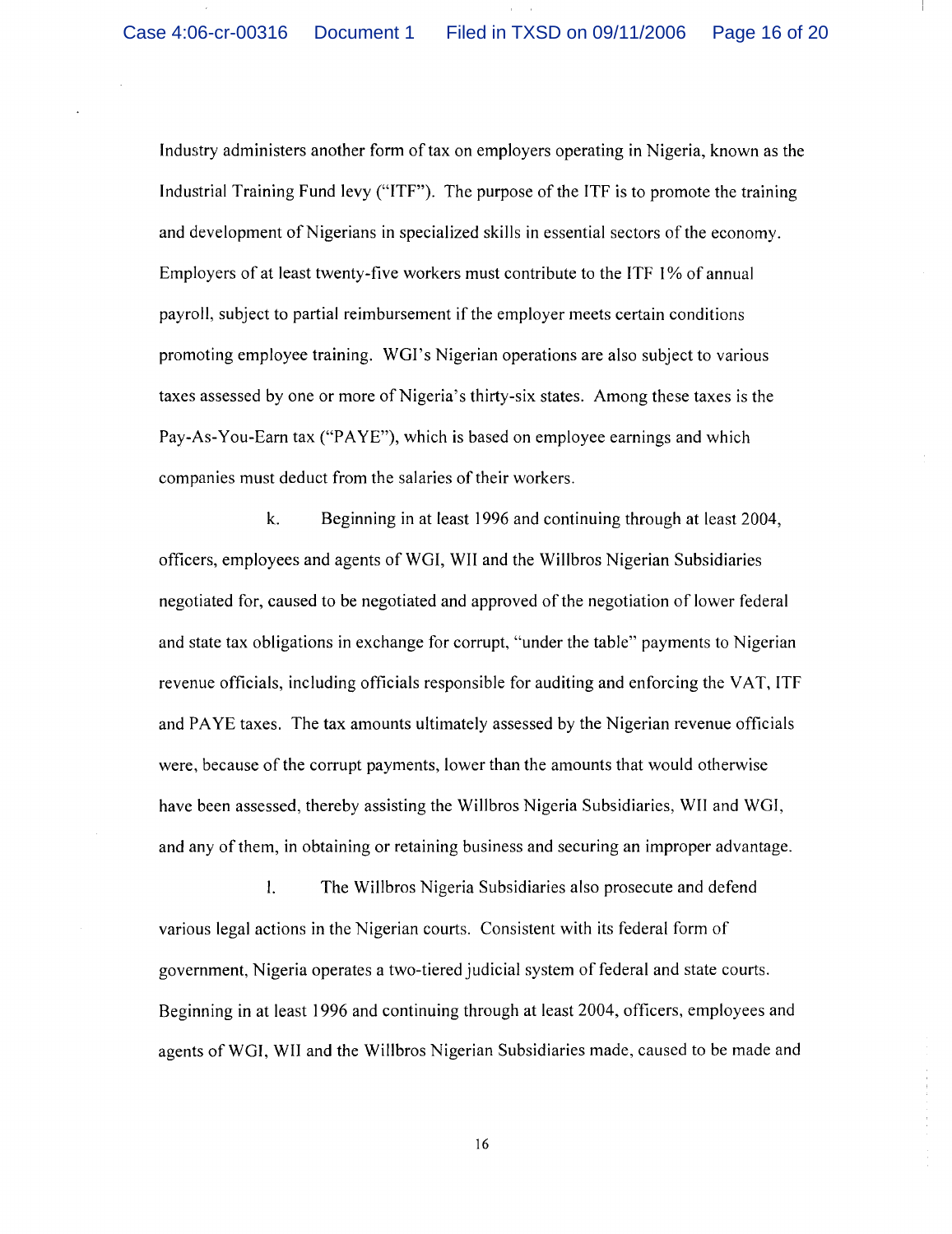approved the making of corrupt payments to officials of the Nigerian judicial system in exchange for favorable action on pending cases, including in some instances dismissal of a case affecting the business of the Willbros Nigerian Subsidiaries, thereby assisting the Willbros Nigerian Subsidiaries in obtaining or retaining business and securing an improper advantage.

## Method of Corrupt Payments

m. Beginning at least in 1996, when DOE 1 was Managing Director for WGI's Nigerian operations and BROWN held positions entitled Choba Administrator and later Division Manager, and continuing through at least early 2005, DOE 3, with the knowledge, agreement and approval of DOE I, DOE 2, BROWN, CN I and others known and unknown, purchased from a Nigerian national ("NN 3") fictitious invoices from non-existent Nigerian vendors for supplies and services purportedly provided to one or more of the Willbros Nigerian Subsidiaries.

n. DOE 3, DOE I, DOE 2, BROWN, CN I and others known and unknown understood and agreed that CN I and others acting with his knowledge and approval would send, cause to be sent and approve the sending of, by facsimile, email and other means and instrumentalities of interstate and foreign commerce, funding requests from Nigeria to WGI's administrative headquarters in Tulsa, Oklahoma and Houston, Texas. These documents purported to reflect cash disbursements incurred or to be incurred for Nigerian operations, and requested the wiring of funds from a United States bank to a bank in Nigeria to fund these purported expenditures. DOE 3, DOE I, DOE 2, BROWN, CN 1 and others known and unknown understood and agreed that the total amount of disbursements reflected in these documents was based at least in part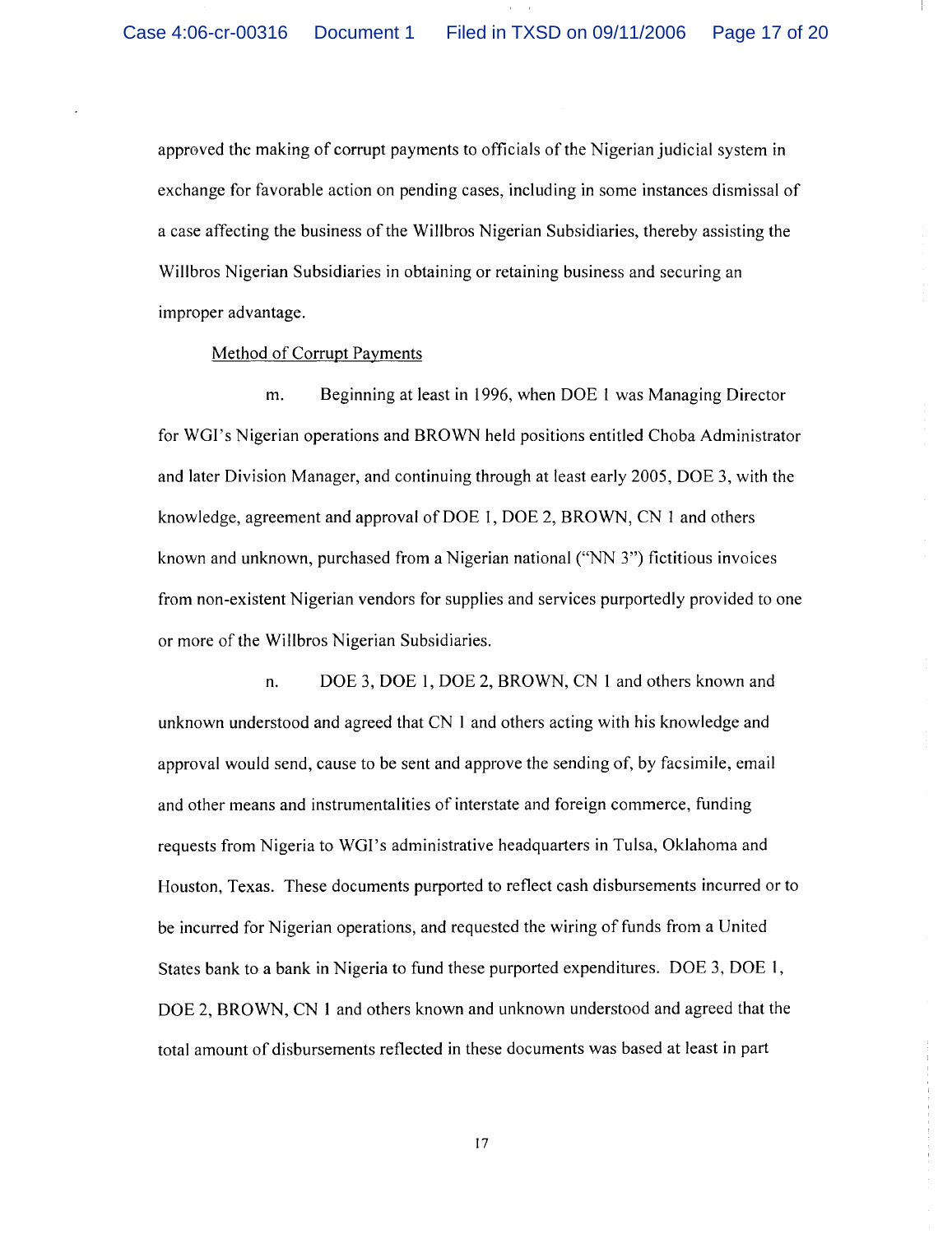upon the false premise, representation and pretense that the Nigerian operations had incurred and would incur expenditures in amounts represented by the fictitious invoices. In response to these periodic funding requests, WGI's administrative headquarters made wire transfers of funds from a bank account in the United States to a bank account in Nigeria controlled by one or more of the Willbros Nigerian Subsidiaries.

o. DOE 3, DOE 1, DOE 2, BROWN, CN 1 and others known and unknown understood and agreed that WII personnel working in Nigeria, including BROWN, would use, and approve the use of, the funds obtained from the false representations (and fictitious invoices upon which they were based) at least in part to make and cause to be made corrupt payments to Nigerian revenue and court officials (including officials responsible for auditing and enforcement of the VAT, ITF and PA YE taxes, and officials of the Federal High Court and Bayelsa state court) in order to obtain or retain business, and secure an improper advantage, in Nigeria for WGI, WII and the Willbros Nigerian Subsidiaries, and any of them. From 2001 through 2004 alone, these types of payments totaled in excess of \$300,000.

#### ECUADOR

p. In or around December 2003, DOE 1, BROWN and an Ecuadorbased employee of WII ("Willbros Ecuador Employee 1") agreed to make corrupt payments of at least \$300,000 to Ecuadorian officials of PetroEcuador and PetroComercial in order to obtain or retain business (including the Proyecto Santo Domingo business), for WGI, WII, WSOS, and any of them. As BROWN understood the arrangement, Petro Ecuador and Petro Comercial would award Proyecto Santo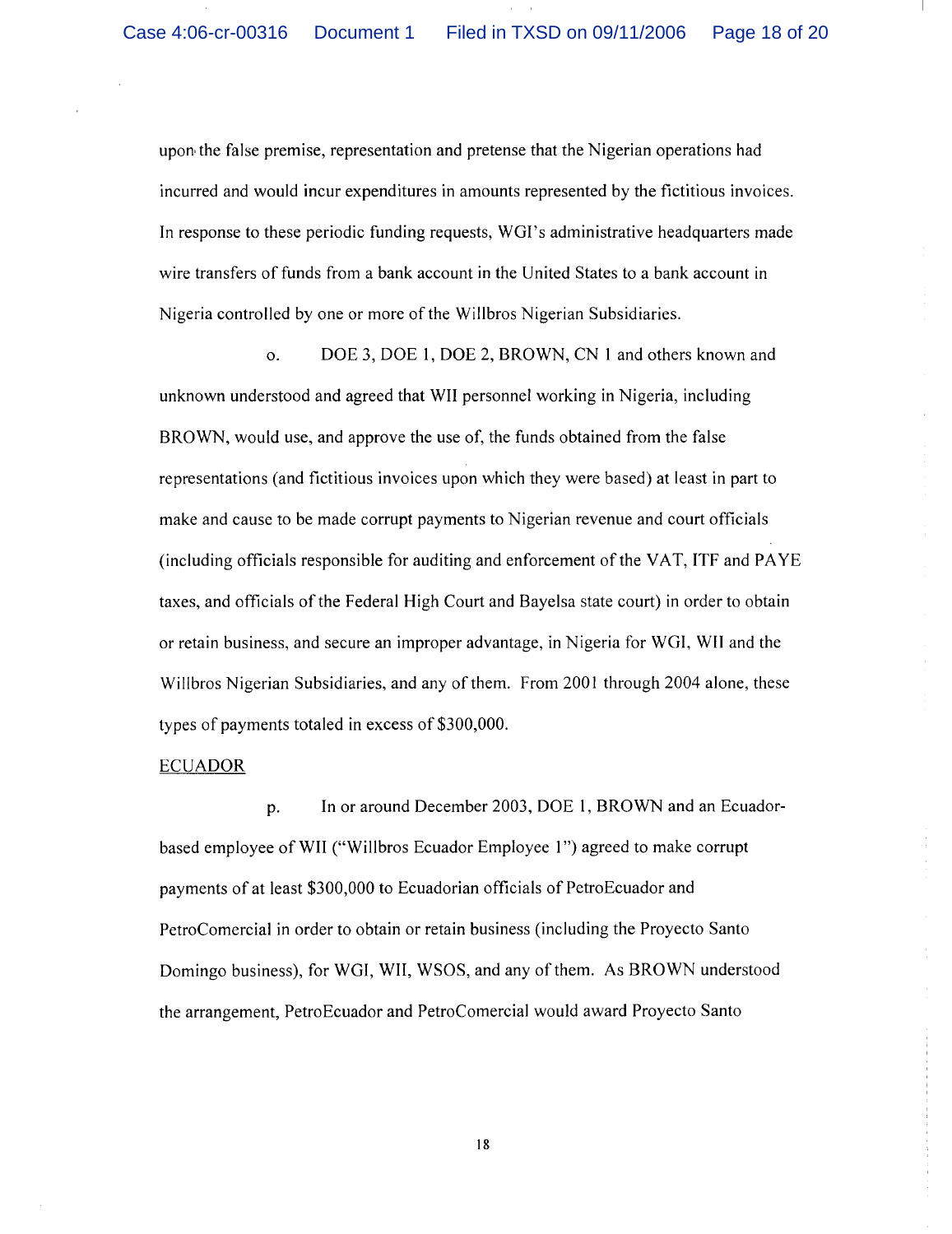Domingo to 'WSOS upon the payment by a WSOS representative to Ecuadorian officials of \$150,000 up front and \$150,000 at the project's conclusion.

q. In or around January through June 2004, DOE 1, BROWN, Consultant 1 and Willbros Ecuador Employee 1 communicated by email and telephone to arrange for the transfer of \$150,000 from DOE 1 to Willbros Ecuador Employee I and another Ecuador-based employee of WII ("Willbros Ecuador Employee 2"), for the purpose of making part of the corrupt payments promised to PetroEcuador and PetroComercial officials.

r. In or around June 2004, Consultant 1, at the direction of DOE 1, transferred by wire \$150,000 to a bank account controlled by Willbros Ecuador Employee 2, for the purpose of making a corrupt payment or payments to PetroEcuador and PetroComercial officials. WB Ecuador Employee 1 informed BROWN that WB Ecuador Employee 2 had received the fund transfer.

#### **OVERT** ACTS

26. In furtherance of said conspiracy and to effect the objects thereof, JIM BOB BROWN, the defendant, and others known and unknown, committed the following overt acts in the Southern District of Texas and elsewhere:

a. On or about June 10, 2004, BROWN, the defendant, sent or otherwise transmitted from Venezuela to DOE 1, through WGI's server located at WGI's administrative headquarters in Houston, Texas, an email requesting wire transfer of \$150,000 for corrupt payments to Ecuadorian officials;

b. In or around April 2003, CN 1 transmitted from Nigeria to WGI's administrative headquarters in Houston, Texas, a forecast for funds purportedly needed